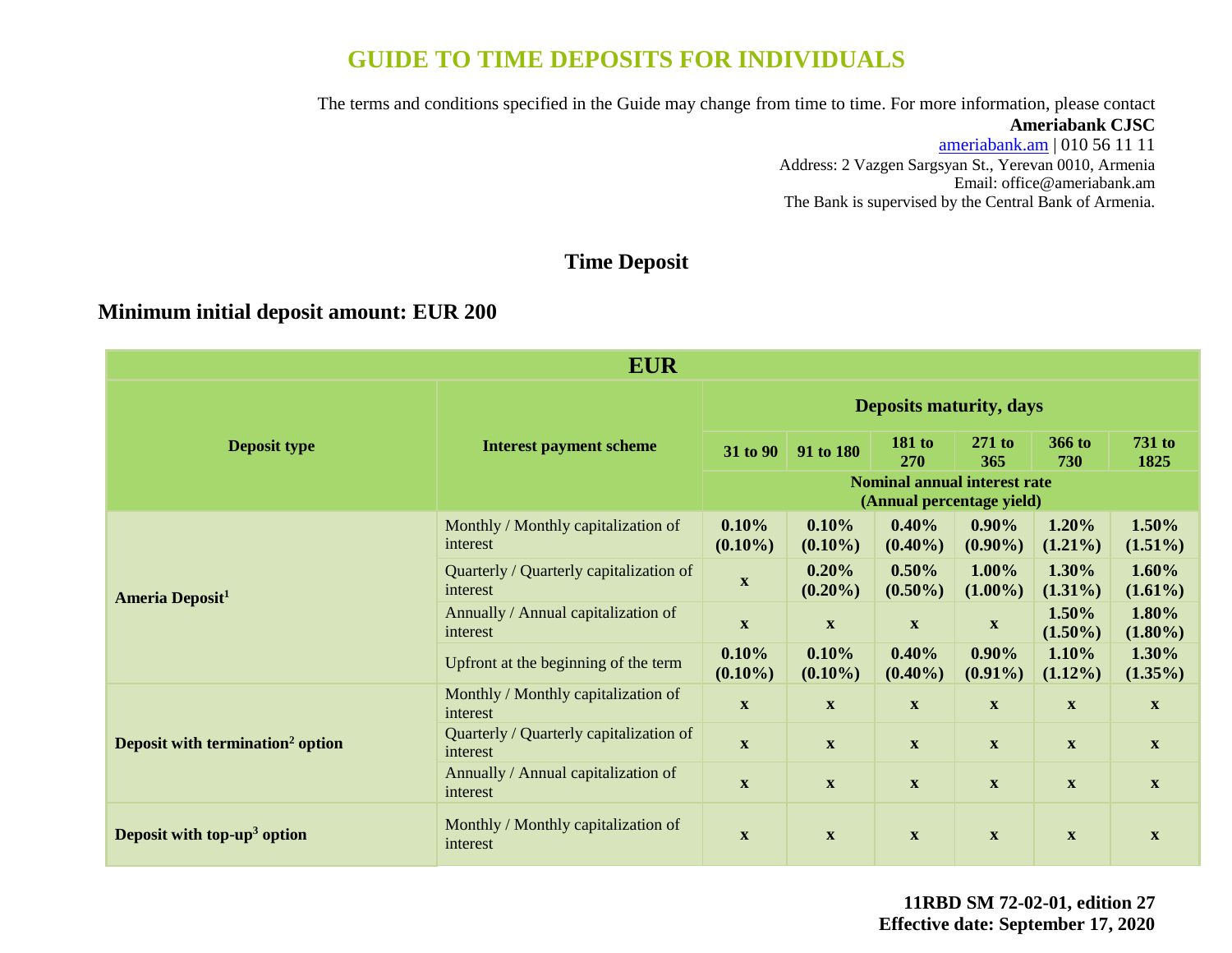|                                                                                                            | Quarterly / Quarterly capitalization of<br>interest | $\boldsymbol{\mathrm{X}}$ | $\boldsymbol{\mathrm{X}}$ | $\boldsymbol{\mathrm{X}}$ | $\boldsymbol{\mathrm{X}}$ | $\boldsymbol{\mathrm{X}}$ | $\boldsymbol{\mathrm{X}}$ |
|------------------------------------------------------------------------------------------------------------|-----------------------------------------------------|---------------------------|---------------------------|---------------------------|---------------------------|---------------------------|---------------------------|
|                                                                                                            | Annually / Annual capitalization of<br>interest     | $\boldsymbol{\mathrm{X}}$ | $\boldsymbol{\mathrm{X}}$ | $\boldsymbol{\mathrm{X}}$ | $\boldsymbol{\mathrm{X}}$ | $\boldsymbol{\mathrm{X}}$ | $\mathbf{X}$              |
|                                                                                                            | Monthly / Monthly capitalization of<br>interest     | $\mathbf X$               | $\boldsymbol{\mathrm{X}}$ | $\boldsymbol{\mathrm{X}}$ | $\boldsymbol{\mathrm{X}}$ | $\boldsymbol{\mathrm{X}}$ | $\boldsymbol{\mathrm{X}}$ |
| Deposit with partial withdrawal <sup>4</sup> option                                                        | Quarterly / Quarterly capitalization of<br>interest | $\boldsymbol{\mathrm{X}}$ | $\boldsymbol{\mathrm{X}}$ | $\boldsymbol{\mathrm{X}}$ | $\boldsymbol{\mathrm{X}}$ | $\boldsymbol{\mathrm{X}}$ | $\mathbf{X}$              |
|                                                                                                            | Annually / Annual capitalization of<br>interest     | $\boldsymbol{\mathrm{X}}$ | $\boldsymbol{\mathrm{X}}$ | $\boldsymbol{\mathrm{X}}$ | $\mathbf{X}$              | $\boldsymbol{\mathrm{X}}$ | $\mathbf{X}$              |
|                                                                                                            | Monthly / Monthly capitalization of<br>interest     | $\mathbf X$               | $\boldsymbol{\mathrm{X}}$ | $\boldsymbol{\mathrm{X}}$ | $\boldsymbol{\mathrm{X}}$ | $\boldsymbol{\mathrm{X}}$ | $\boldsymbol{\mathrm{X}}$ |
| Deposit with top-up <sup>3</sup> and termination <sup>2</sup><br>options                                   | Quarterly / Quarterly capitalization of<br>interest | $\boldsymbol{\mathrm{X}}$ | $\boldsymbol{\mathrm{X}}$ | $\boldsymbol{\mathrm{X}}$ | $\boldsymbol{\mathrm{X}}$ | $\boldsymbol{\mathrm{X}}$ | $\boldsymbol{\mathrm{X}}$ |
|                                                                                                            | Annually / Annual capitalization of<br>interest     | $\mathbf X$               | $\boldsymbol{\mathrm{X}}$ | $\boldsymbol{\mathrm{X}}$ | $\boldsymbol{\mathrm{X}}$ | $\boldsymbol{\mathrm{X}}$ | $\boldsymbol{\mathrm{X}}$ |
|                                                                                                            | Monthly / Monthly capitalization of<br>interest     | $\boldsymbol{\mathrm{X}}$ | $\boldsymbol{\mathrm{X}}$ | $\boldsymbol{\mathrm{X}}$ | $\boldsymbol{\mathrm{X}}$ | $\boldsymbol{\mathrm{X}}$ | $\mathbf{X}$              |
| Deposit with partial withdrawal <sup>4</sup> and<br>termination <sup>2</sup> options                       | Quarterly / Quarterly capitalization of<br>interest | $\boldsymbol{\mathrm{X}}$ | $\boldsymbol{\mathrm{X}}$ | $\boldsymbol{\mathrm{X}}$ | $\mathbf{X}$              | $\boldsymbol{\mathrm{X}}$ | $\mathbf{X}$              |
|                                                                                                            | Annually / Annual capitalization of<br>interest     | $\boldsymbol{\mathrm{X}}$ | $\boldsymbol{\mathrm{X}}$ | $\boldsymbol{\mathrm{X}}$ | $\boldsymbol{\mathrm{X}}$ | $\boldsymbol{\mathrm{X}}$ | $\boldsymbol{\mathrm{X}}$ |
|                                                                                                            | Monthly / Monthly capitalization of<br>interest     | $\boldsymbol{\mathrm{X}}$ | $\boldsymbol{\mathrm{X}}$ | $\boldsymbol{\mathrm{X}}$ | $\boldsymbol{\mathrm{X}}$ | $\boldsymbol{\mathrm{X}}$ | $\boldsymbol{\mathrm{X}}$ |
| Deposit with top-up <sup>3</sup> and partial<br>withdrawal <sup>4</sup> options                            | Quarterly / Quarterly capitalization of<br>interest | $\boldsymbol{\mathrm{X}}$ | $\boldsymbol{\mathrm{X}}$ | $\boldsymbol{\mathrm{X}}$ | $\boldsymbol{\mathrm{X}}$ | $\boldsymbol{\mathrm{X}}$ | $\mathbf{X}$              |
|                                                                                                            | Annually / Annual capitalization of<br>interest     | $\boldsymbol{\mathrm{X}}$ | $\boldsymbol{\mathrm{X}}$ | $\boldsymbol{\mathrm{X}}$ | $\boldsymbol{\mathrm{X}}$ | $\boldsymbol{\mathrm{X}}$ | $\boldsymbol{\mathrm{X}}$ |
| Deposit with top-up <sup>3</sup> , partial withdrawal <sup>4</sup><br>and termination <sup>2</sup> options | Monthly / Monthly capitalization of<br>interest     | $\boldsymbol{\mathrm{X}}$ | $\mathbf{X}$              | $\boldsymbol{\mathrm{X}}$ | $\boldsymbol{\mathrm{X}}$ | $\boldsymbol{\mathrm{X}}$ | $\boldsymbol{\mathrm{X}}$ |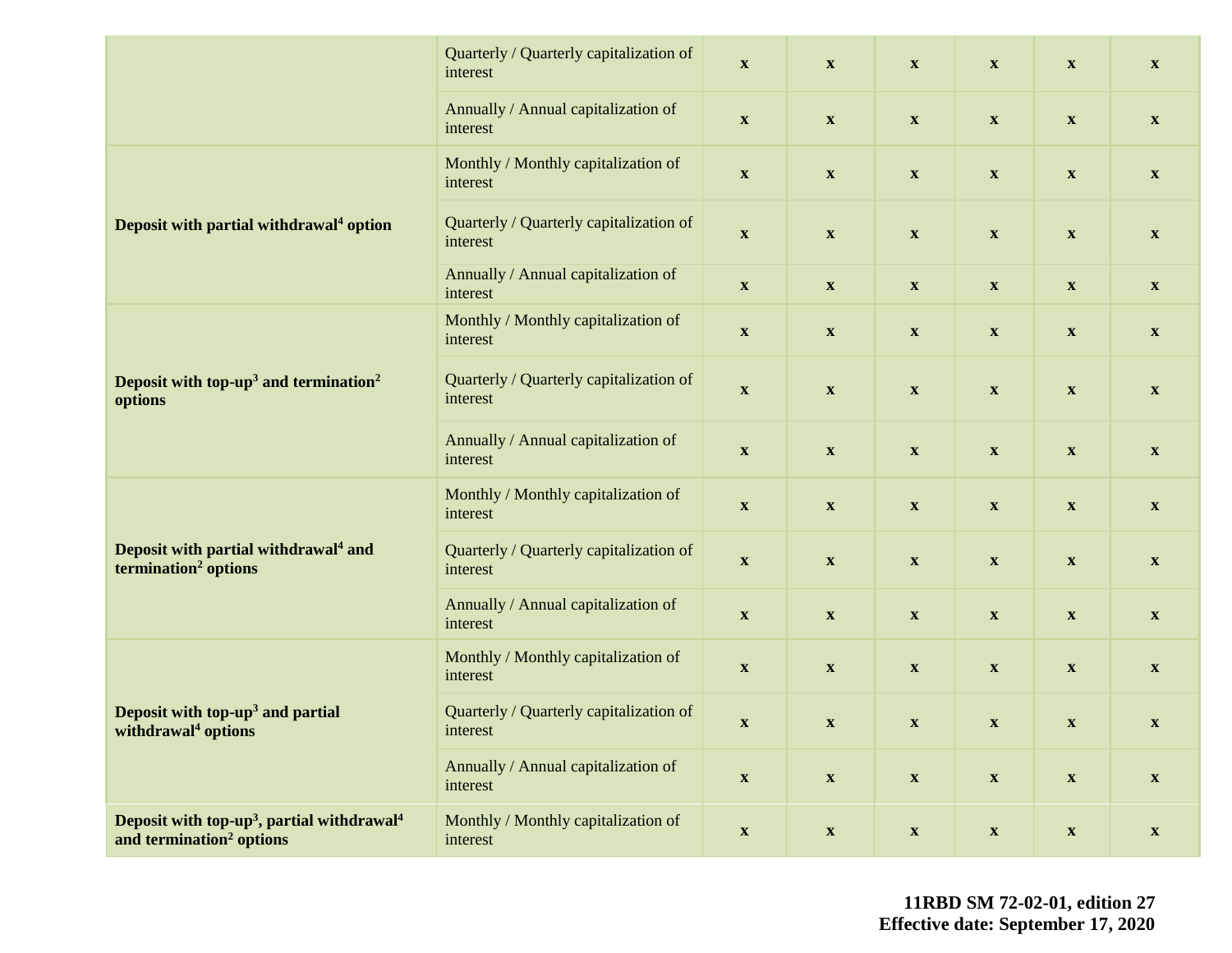| Quarterly / Quarterly capitalization of<br>interest | л. |  |  |  |
|-----------------------------------------------------|----|--|--|--|
| Annually / Annual capitalization of<br>interest     |    |  |  |  |

#### **ATTENTION!**

**THE INTEREST IS ACCRUED TO THE DEPOSIT AMOUNT AT THE NOMINAL INTEREST RATE. THE ANNUAL PERCENTAGE YIELD SHOWS THE INCOME YOU CAN EARN IF YOU MAKE THE MANDATORY DEPOSIT PAYMENTS AND RECEIVE THE ACCRUED INTEREST WITH THE SELECTED FREQUENCY.** 

ANNUAL PERCENTAGE YIELD IS CALCULATED BY THE FOLLOWING FORMULA:

$$
A = \sum_{n=1}^{N} \frac{K_n}{(1+i)^{\frac{D_n}{365}}}
$$

where

**i** is the narrowly defined effective rate (NDER)

**Kn** is n number of cash flows from the Bank's perspective

**N** is the number of cash flows related to that particular financial instrument

**A** is the initial amount attracted or provided

**Dn** is the period of receiving the nth cash flows expressed in the days elapsed from the day of the first flow (the day of first flow being the day of attracting or issuing the amounts)

Where there is X in any cell of the table, the respective condition is not applicable to that deposit type.

<sup>1</sup>**AMERIA DEPOSIT** is a standard deposit where the depositors (or a third party) may not add to or withdraw amounts from the deposit account throughout the term of the deposit agreement.

<sup>2</sup>If the depositor terminates the deposit agreement before the due date, the bank shall recalculate the accrued interest at the rate applicable to the selected deposit for the actual number of days elapsed as of the termination date. Partial termination of the deposit is not allowed.

If the deposit is requested back within a 30-day period after the start date, interest is recalculated at an annual rate of 0.1%.

In this case, the option of "payment of interest upfront at the beginning of the term" is not applicable.

<sup>3</sup>The client may top up the deposited amount throughout the term except the last 3 months. Maximum allowed increase is 30% of initial deposit amount. If the deposit with a top-up option is renewed automatically, it will be considered a new deposit, and after the renewal the top-up restrictions shall apply in the same manner as they would apply to a new deposit with the same terms.

Funds transferred by third parties can be deposited in the name of the depositor provided the required details of deposit account are specified.

In this case, the option of "payment of interest upfront at the beginning of the term" is not applicable.

<sup>4</sup>The client can partially withdraw the deposited amount throughout the term except the first 3 months. Maximum allowed withdrawal is 30% of initial deposit amount. Interest accrued to the repaid amount shall not be recalculated.

If you withdraw a part of the deposit amount, we will provide you a deposit account statement. You will be required to confirm the receipt of the statement and actual decrease of the deposited amount with your signature.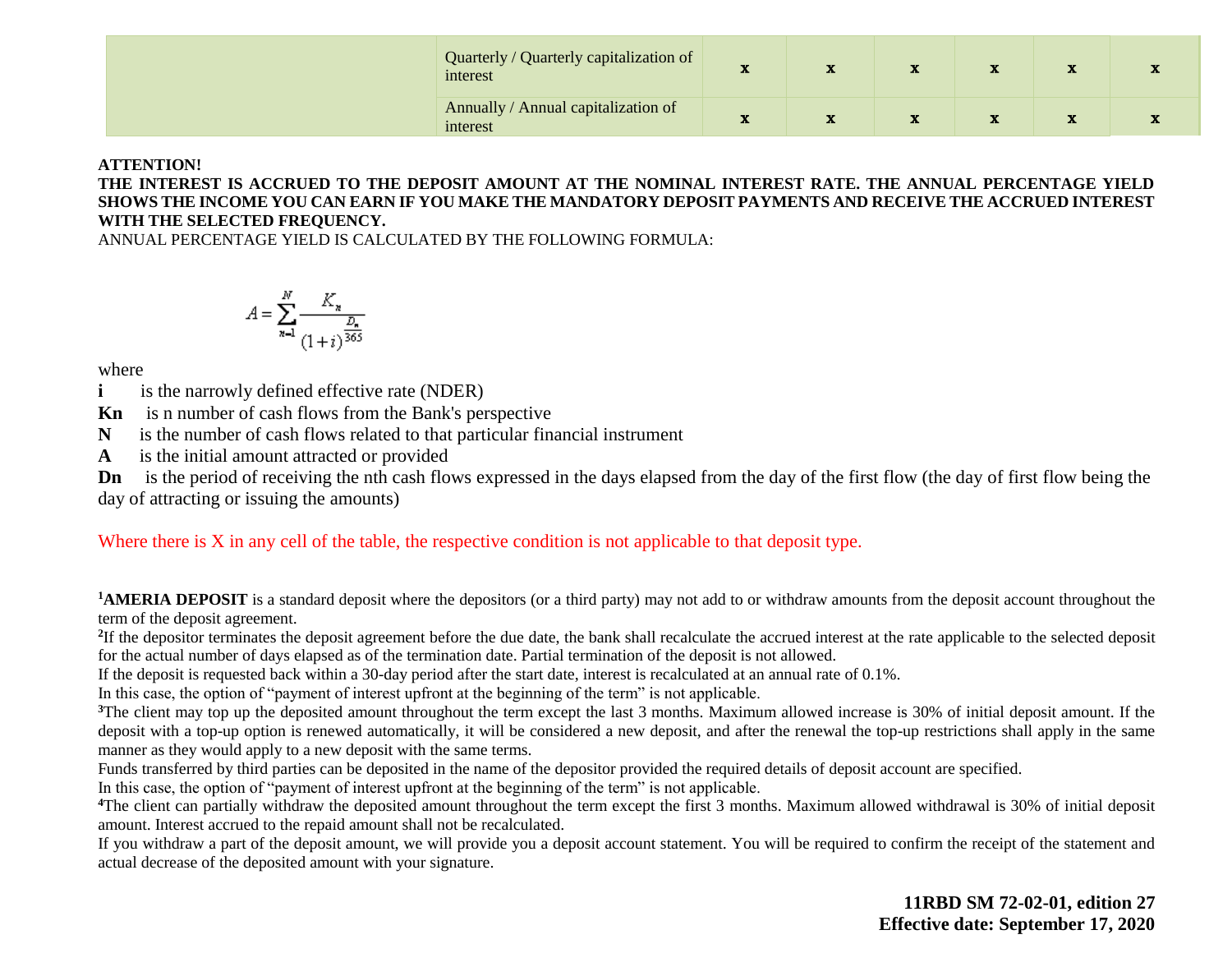In this case, the option of "payment of interest upfront at the beginning of the term" is not applicable.

**<sup>5</sup>**You may increase the deposit by up to AMD 10 million regardless of initially deposited amount. If the deposit with a top-up option is renewed automatically, it will be considered a new deposit, and after the renewal the top-up restrictions shall apply in the same manner as they would apply to a new deposit. Funds transferred by third parties can be deposited in the name of the depositor provided the required details of deposit account are specified. Top up, partial withdrawal and termination options are not applicable to cumulative deposits. Each client can have only one active deposit with accumulation option.

#### **Terms and conditions for deposits over AMD 2 billion or foreign currency equivalent are determined in accordance with applicable internal regulations of the Bank.**

#### **Additional benefits:**

We may, at our own discretion, provide to the depositor a loan or revolving or non-revolving line of credit on card (debit or credit) under the following conditions:

| Currencv                    | Interest rate                              | Loan (Line of credit) / Deposit (LTV) Ratio $1$ |
|-----------------------------|--------------------------------------------|-------------------------------------------------|
|                             |                                            |                                                 |
| Same as deposit currency    | Deposit rate $+4\%$                        | Up to $90\%$                                    |
| Other than deposit currency | The rate specified in Retail Lending Terms | Up to $70\%$                                    |
|                             |                                            |                                                 |

We will have the right to charge the amount of any overdue liabilities on credit card to the deposit account through direct debit (without prior consent of the depositor).

### **Terms and Conditions**

 $\overline{a}$ 

- 1. The payment of deposit to the bank is documented by a written instrument, e.g. bank deposit application-agreement.
- 2. The deposit may be made in the name of a third party. Such another person may be a minor. The designated third party may obtain the depositor rights upon completing a respective application-form and presenting their claim to us based on the specified rights. If the designated beneficiary of the deposit is a minor, the latter may claim the deposited amount only when he/she reaches the age of 18. Before that the same rights may be exercised by the minor's legal representative(s). Before we receive the third party claim based on the depositor rights, the deposit may be administered only by the signatory of the Application-Agreement who had made the deposit, subject to the instructions and conditions specified in the Application-Agreement.
- 3. For the depositor wishing to make a time deposit we will open an account in AMD. If the time deposit is made in foreign currency, we will open an account in the deposit currency as well. In the latter case no account opening fee is charged.
- 4. Account maintenance tariffs and terms are availabl[e here.](https://ameriabank.am/content.aspx?id=openning+and+service+of+bank+accounts+(retail)&page=99&itm=account&lang=28)
- 5. The list of documents and information required for opening a bank account and making a deposit is available **[here](https://ameriabank.am/userfiles/file/Account_openning_required_documents_2.pdf)**.
- 6. Acting in accordance with the Republic of Armenia Law "On Combating Money Laundering and Terrorism Financing" we may request you to provide additional information and documents for the customer due diligence based on the "Know your customer" principle, as well as ask you additional questions during verbal communication (if required so).
- 7. Agreements, covenants, cooperation or memberships of the Bank may have direct impact on the consumers (for example, according to the agreement executed with the US under the Foreign Account Tax Compliance Act (FATCA) the financial institution may collect additional information to find out whether you are a US tax payer).

<sup>&</sup>lt;sup>1</sup> Deposit amount used for calculation of the ratio does not include interest paid at the beginning of term.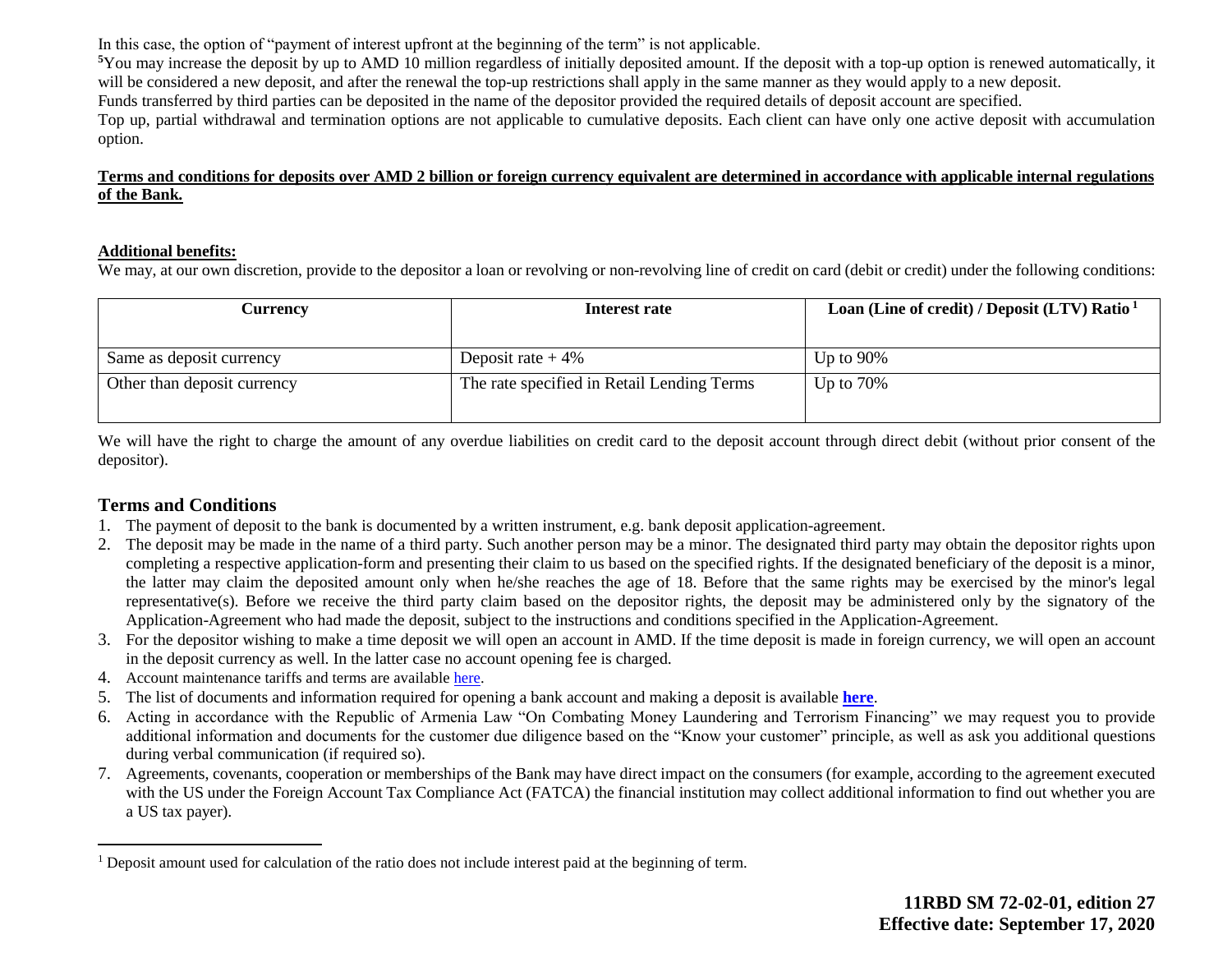8. We will provide you the statements of your accounts through communication channels and at frequency agreed between you and us and/or in accordance with the Armenian laws and regulations. **YOU HAVE THE RIGHT TO COMMUNICATE WITH A FINANCIAL INSTITUTION VIA THE CHANNEL YOU PREFER: BY REGULAR POST OR EMAIL. EMAIL IS THE MOST CONVENIENT WAY TO GET INFORMATION. IT'S AVAILABLE 24/7, FREE FROM RISK OF LOSS OF INFORMATION STORED ON PAPER AND IS MORE CONFIDENTIAL.**

Account statements are subject to the following terms.

| Fee for provision of account statement                                                                                                          |                                                                |
|-------------------------------------------------------------------------------------------------------------------------------------------------|----------------------------------------------------------------|
| Provision of up to 1 year-old account statements, copies of account statements or<br>other documents kept in electronic form                    | Free                                                           |
| Provision of more than 1 year-old account statements or copies of account<br>statements or provision of other documents kept in electronic form | AMD 5,000,<br>VAT included<br>per annual statement per account |
| Provision of more than 1 year-old account statement or other electronic document,<br>by emailing to the customer without stamp                  | AMD 3,000,<br>VAT included<br>per annual statement per account |

| Fee for delivery of account statement |                                 |
|---------------------------------------|---------------------------------|
| <b>By e-mail</b>                      | Free                            |
| By post within Armenia                | AMD 1,000 monthly, VAT included |
| By post outside Armenia <sup>2</sup>  | As per postal service bills     |

- 9. The Bank calculates interest using 365 as denominator.
- 10. Interest is accrued for the calendar days within the period starting on the day the deposit amount is accepted by us until the day preceding the day when the amount is returned to the depositor or is withdrawn from the depositor's account for another reason.
- 11. The interest is taxable at 10% or 5% pursuant to the tax legislation of Republic of Armenia or Nagorno Karabakh, respectively.
- 12. The interest may be paid according to the one of the following schemes as defined in the deposit agreement:

**7.1. Monthly payment:** interest is credited to the depositor's account on monthly basis from the deposit start date. Before payment of interest we will withhold the income tax.

**7.2. Monthly capitalization of interest**: net interest (after tax) is accrued to the deposit principal every month to the start date of the deposit or on the first banking day after that. Interest for each subsequent period is accrued to the sum of the previous month's interest and the principal.

**7.3. Quarterly payment:** interest is credited to the depositor's bank account on quarterly basis on the last day of the quarter. Before payment of interest we will withhold the income tax.

**7.4. Quarterly capitalization of interest**: net interest (after tax) is accrued to the deposit principal once a quarter to the start date of the deposit or on the first banking day after that. Interest for each subsequent period is accrued to the sum of the previous month's interest and the principal.

**7.5. Annual payment:** interest is accrued from the deposit start date and is credited to the depositor's account on annual basis on the last day of the year. Before payment of interest we will withhold the income tax.

**7.6. Annual capitalization of interest**: net interest (after tax) is accrued to the deposit principal once a year to the start date of the deposit or on the first banking day after that. Interest for each subsequent period is accrued to the sum of the previous month's interest and the principal.

 $\overline{a}$ 

<sup>&</sup>lt;sup>2</sup> The delivery is by regular mail.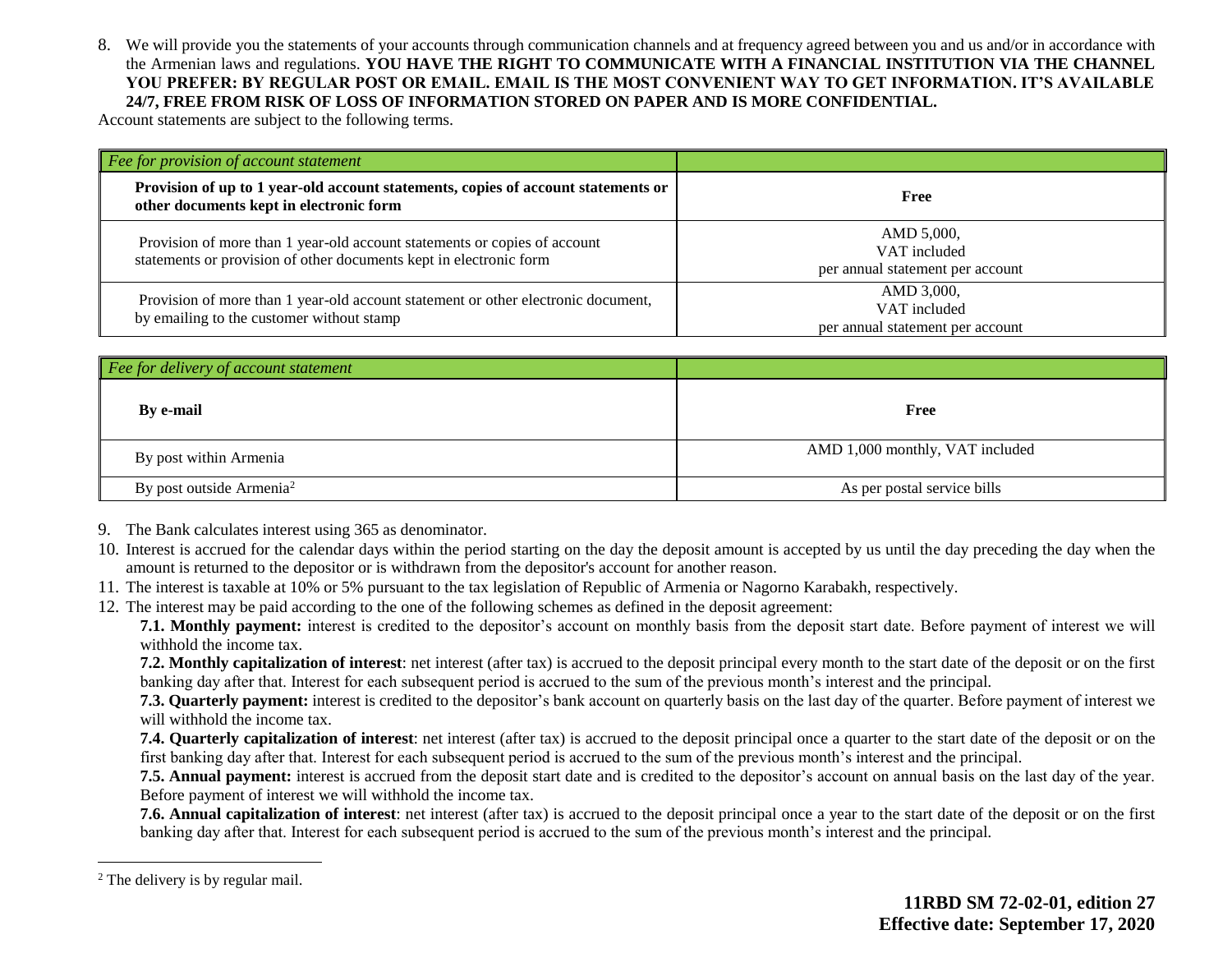**7.7. Interest payment upfront at the beginning of the term:** the interest for the entire term of the deposit is paid to the depositor's account upfront on the day the deposit was made. Before payment of interest we will withhold the income tax.

- 13. We will not, at our sole initiative and discretion, decrease the interest rate defined by the application-agreement during the deposit term.
- 14. The deposit application-agreement may be extended in cases and manner provided for thereby and Terms and Conditions of Deposits for Individuals.
- 15. We will repay the deposit, whether in whole or in part, forthwith upon request of the depositor. If the client terminates the deposit before the due date, we will recalculate and repay the amount based on the depositor's application. In this case, we will pay interest at a 0.1% annual interest rate instead of the rate defined by the deposit agreement. Any interest already paid that should have been charged back after recalculation shall be charged to the principal amount of deposit after deduction of interest calculated at 0.1% annual interest rate. This clause is applicable unless otherwise defined by deposit terms and/or deposit agreement.
- 16. If the depositor does not request to return the deposit amount upon the expiry of the deposit, then based on the option selected by the depositor in the applicationagreement either (i) the agreement is prolonged according to the terms specified therein and the rates effective in the bank at that moment, or (ii) the deposit is transferred to the depositor's bank account subject to applicable rates and fees.
- 17. In case of the depositor's decease, accrual of interest will continue until expiry of deposit agreement, after which we will transfer the deposit and accrued interest to the depositor's account. In this case, these amounts will be transferred to the heirs of the depositor upon submission of properly perfected and executed documents on property rights testifying to the fact of inheritance.
- 18. Repayment of deposits is guaranteed by the Deposit Guarantee Fund (location: 15 Khorenatsi St., 0010, Yerevan, Elite Plaza Business Center)in accordance with the Law of the Republic of Armenia "On Guarantee of Remuneration of Bank Deposits of Individuals". The Law defines the following terms of deposit guarantee:
	- For deposits in AMD only, the guarantee coverage is AMD 10.0 million.
	- For deposits in foreign currency only, the guarantee coverage is AMD 5.0 million.
	- For deposits both in AMD and foreign currency where the AMD-denominated deposit exceeds AMD 5.0 million, the guarantee coverage is up to AMD 10.0 million for AMD-denominated amount only.
	- For deposits both in AMD and foreign currency where the AMD-denominated deposit amount is less than AMD 5.0 million, the guarantee coverage is 100% for AMD deposit + difference between AMD 5.0 million and reimbursed amount in AMD for foreign currency deposit. Note, that
		- all AMD deposits with the Bank are considered one AMD deposit.
		- all foreign currency deposits with the Bank are considered one foreign currency deposit.
- 19. Any disputes and disagreements arising out of or in connection with the deposit application-agreement shall be resolved in accordance with the laws and regulations of the Republic of Armenia.
- 20. Your right to manage the funds on the account cannot be restricted, except where (i) funds are blocked or restricted or transactions through account suspended in accordance with the laws and regulations of the Republic of Armenia by request of the Service for Compulsory Execution of Judicial Acts or tax authorities based on court ruling or award, or (ii) this is envisaged by other agreements entered into by and between you and the Bank or by Republic of Armenia laws and regulations.
- 21. Funds on the account can be withdrawn without the client's instruction by request of the Service for Compulsory Execution of Judicial Acts and tax authorities based on court ruling or award, as well as in cases provided for by applicable Armenian laws and agreements entered into between the Bank and the client.
- 22. Terms and conditions of distance banking are presented in [General Terms and Conditions of Provision of Banking Services to Individuals,](https://ameriabank.am/content.aspx?id=openning+and+service+of+bank+accounts+(retail)&page=99&itm=account&lang=28) clause 3.
- 23. To find out more about the service network of the Bank, location and open hours of the branches, please clic[k here.](https://ameriabank.am/infrastructure.aspx?lang=28) Disagreements and disputes arising out of a property claim of which the value is within AMD 10,000,000 or foreign currency equivalent may be settled through the Financial System Mediator.**Attention!** Individuals are entitled to submit their claims arising out of the transaction between the financial institution and the consumer to the **[Financial System Mediator](https://ameriabank.am/Page.aspx?id=423&lang=33)**. Ameriabank has waived its right to dispute the decisions of the Financial System Mediator which is applicable only in relation to the claims, where the amount of the property claim does not exceed AMD 250,000 or its equivalent in another currency, and the amount of transaction does not exceed AMD 500,000 or its equivalent in another currency.
- 24. ATTENTION! "YOUR FINANCIAL DATABASE" IS AN ELECTRONIC SYSTEM AIMED AT FACILITATING SEARCHING AND COMPARISON OF THE SERVICES OFFERED TO INDIVIDUALS AND MAKING THE CHOICE EASIER FOR YOU. You may access the website at www.fininfo.am.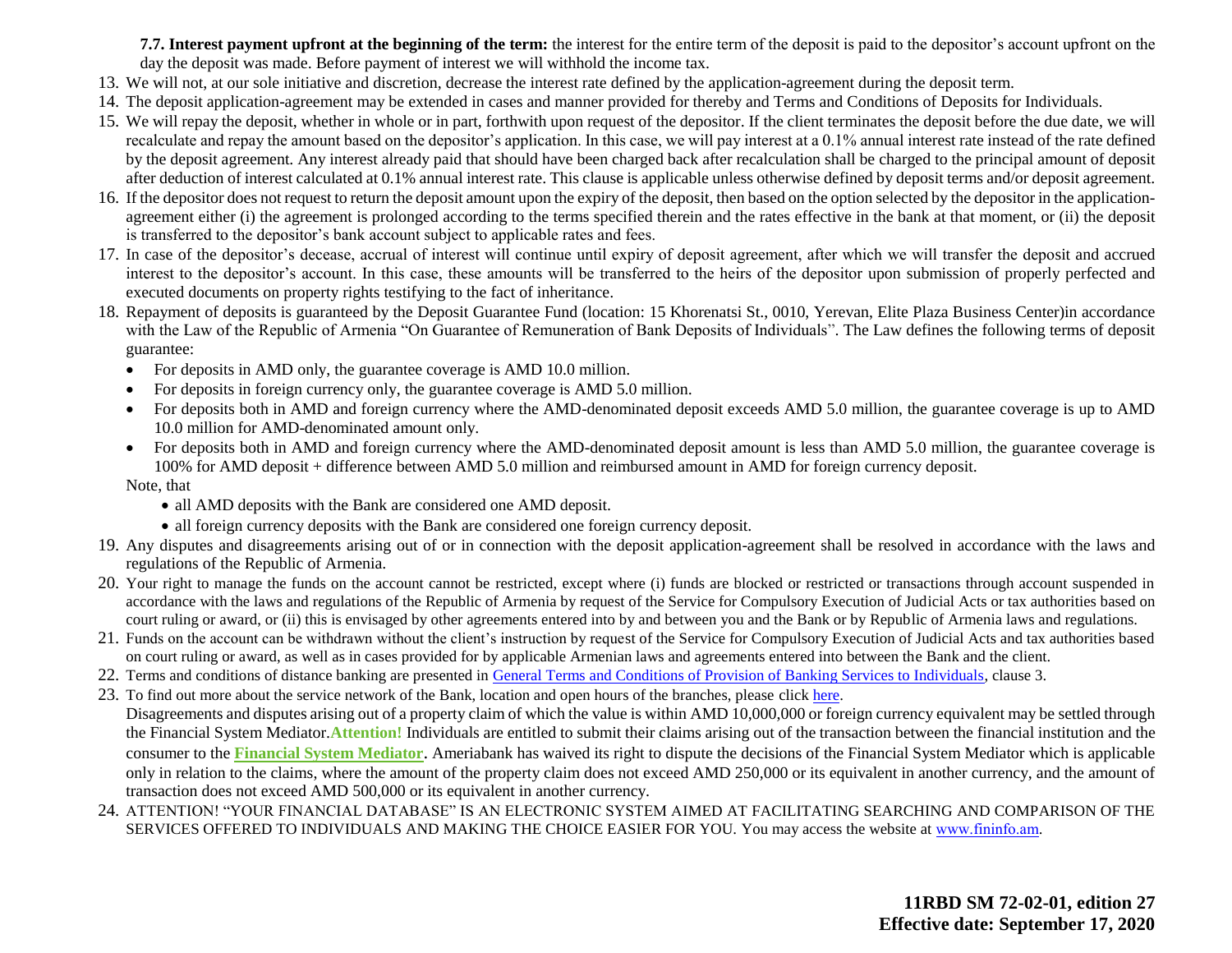| <b>Example 1.</b>                                   |                                                                               |
|-----------------------------------------------------|-------------------------------------------------------------------------------|
| Deposit type:                                       | Ameria Deposit                                                                |
| <b>Currency:</b>                                    | AMD                                                                           |
| Term and interest payment scheme:                   | 366 days, with the interest payable upfront at the beginning of the term      |
| <b>Deposit amount:</b>                              | AMD 100,000                                                                   |
| Annual simple interest rate:                        | 7.5%                                                                          |
| Deposit start date:                                 | 01/06/2020                                                                    |
| <b>Maturity:</b>                                    | 02/06/2021                                                                    |
| <b>Interest payment date:</b>                       | 01/06/2020                                                                    |
|                                                     | (the deposit will be effective for 366 days, the deposit payment date is left |
|                                                     | <i>out</i> )                                                                  |
| Interest to be paid                                 | $100,000 * 7.5/100/365 * 366 = 7,520.55$ AMD                                  |
| Net interest to be paid<br>(less $10\%$ income tax) | $7,520.55 - 7,520.55 * 10/100 = 6,768.50$ AMD                                 |

| <b>Example 2.</b>                          |                                                                           |
|--------------------------------------------|---------------------------------------------------------------------------|
| Deposit type:                              | Ameria Deposit with partial withdrawal option                             |
| <b>Currency:</b>                           | <b>AMD</b>                                                                |
| Term and interest payment scheme:          | 181 days, preferred interest payment scheme is quarterly capitalization.  |
| <b>Deposit amount:</b>                     | AMD 100,000                                                               |
| Annual simple interest rate:               | 6.9%                                                                      |
| Deposit start date:                        | 01/06/2020                                                                |
| <b>Maturity:</b>                           | 29/11/2020                                                                |
| <b>First interest capitalization date:</b> | 29/08/2020                                                                |
|                                            | (the deposit will be effective for 90 days)                               |
| Interest to be paid                        | $100,000 * 6.9/100/365 * 90 = 1,701.37$ AMD                               |
| Net interest to be paid                    | $1,701.37 - 1,701.37 * 10/100 = 1,531.23$ AMD                             |
| (less $10\%$ income tax)                   |                                                                           |
| Deposit principal                          | $100,000 + 1,531.23 = 101,531.23$ AMD                                     |
|                                            | On November 30, 2020, the depositor with drew AMD 21,531.23.              |
| Second interest capitalization date:       | 29/11/20                                                                  |
|                                            | (the deposit will be effective for 91 days (payment date is counted out), |
|                                            | during which the deposit principal will be AMD 101,531.23 for 1 day and   |
|                                            | AMD 80,000.00 for the remaining 90 days)                                  |
| Interest to be paid                        | $(101,531.23 * 6.9/100/365 * 1) + (80,000 * 6.9/100/365 * 90) = 19.19 +$  |
|                                            | $1,361.10 = 1,380.29$ AMD                                                 |
| Net interest to be paid                    | $1,380.29 - 1,380.29*10/100 = 1,242.26$ AMD                               |
| (less $10\%$ income tax)                   |                                                                           |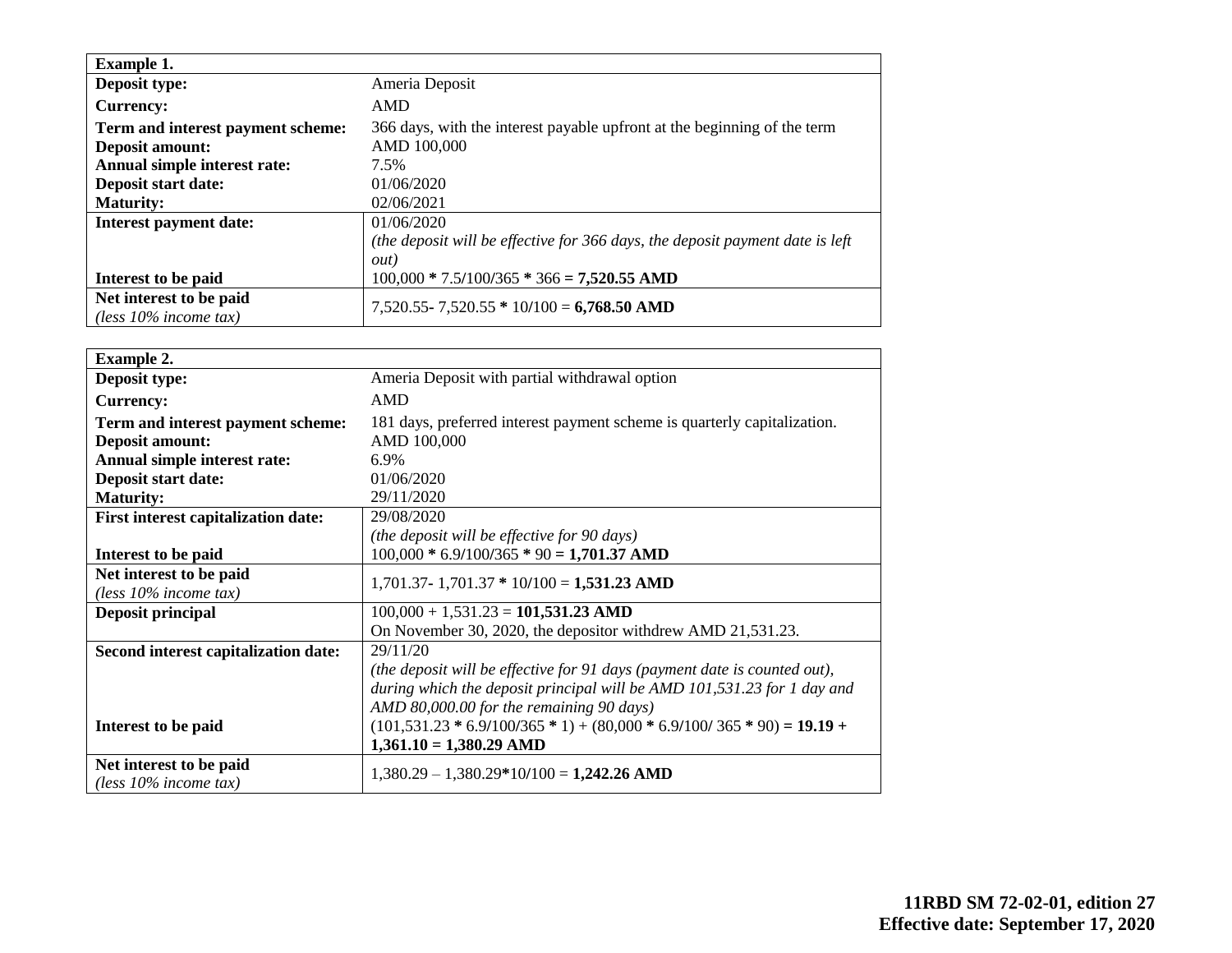| <b>Example 3.</b>                                   |                                                                                   |
|-----------------------------------------------------|-----------------------------------------------------------------------------------|
| Deposit type:                                       | Ameria Deposit with termination and top-up options                                |
| <b>Currency:</b>                                    | <b>USD</b>                                                                        |
| Term and interest payment<br>scheme:                | 271 days, preferred interest payment scheme is quarterly payment.                 |
| <b>Deposit amount:</b>                              | <b>USD 10,000</b>                                                                 |
| Annual simple interest rate:                        | 2.2%                                                                              |
| Deposit start date:                                 | 01/06/2020                                                                        |
| <b>Maturity:</b>                                    | 27/02/2021                                                                        |
| First interest payment date:                        | 29/08/2020                                                                        |
|                                                     | (the deposit will be effective for 90 days)                                       |
| Interest to be paid                                 |                                                                                   |
|                                                     | $10,000 * 2.2/100/365 * 90 = 54.25$ USD                                           |
| Net interest to be paid<br>(less 10% income tax)    | 54.25 - 54.25 * 10/100 = 48.82 USD                                                |
| Second interest payment date:                       | 27/11/2020                                                                        |
|                                                     | (the deposit will be effective for 90 days)                                       |
| Interest to be paid                                 |                                                                                   |
|                                                     | $10,000 * 2.2/100/365 * 90 = 54.25$ USD                                           |
| Net interest to be paid<br>(less $10\%$ income tax) | 54.25 - 54.25 * 10/100 = 48.83 USD                                                |
| Third interest payment date:                        | 27/02/2021                                                                        |
|                                                     | (the deposit will be effective for 91 days, the deposit payment date is left out) |
|                                                     |                                                                                   |
| Interest to be paid                                 |                                                                                   |
|                                                     | $10,000 * 2.2/100/365 * 91 = 54.85$ USD                                           |
| Net interest to be paid                             | 54.85 - 54.85 * 10/100 = 49.36 USD                                                |
| (less $10\%$ income tax)                            |                                                                                   |

| <b>Example 4.</b>                |                                                                                   |
|----------------------------------|-----------------------------------------------------------------------------------|
| Deposit type:                    | Ameria Deposit with termination and top-up options                                |
| <b>Currency:</b>                 | USD.                                                                              |
| Term and interest payment        | 271 days, preferred interest payment scheme is quarterly payment.                 |
| scheme:                          |                                                                                   |
| <b>Deposit amount:</b>           | <b>USD 10,000</b>                                                                 |
| Annual simple interest rate:     | 2.2%                                                                              |
| Deposit start date:              | 01/06/2020                                                                        |
| <b>Maturity:</b>                 | 27/02/2021. After 91 days, the depositor decided to terminate the deposit.        |
| <b>Termination date:</b>         | 31/08/2020                                                                        |
| Simple recalculation rate at the | 0.7% (according to the conditions of Ameria Deposit with top-up and               |
| time of termination:             | termination options and a term of 91 days)                                        |
| Interest payment date:           | 31/08/2020                                                                        |
|                                  | (the deposit will be effective for 91 days, the deposit payment date is left out) |